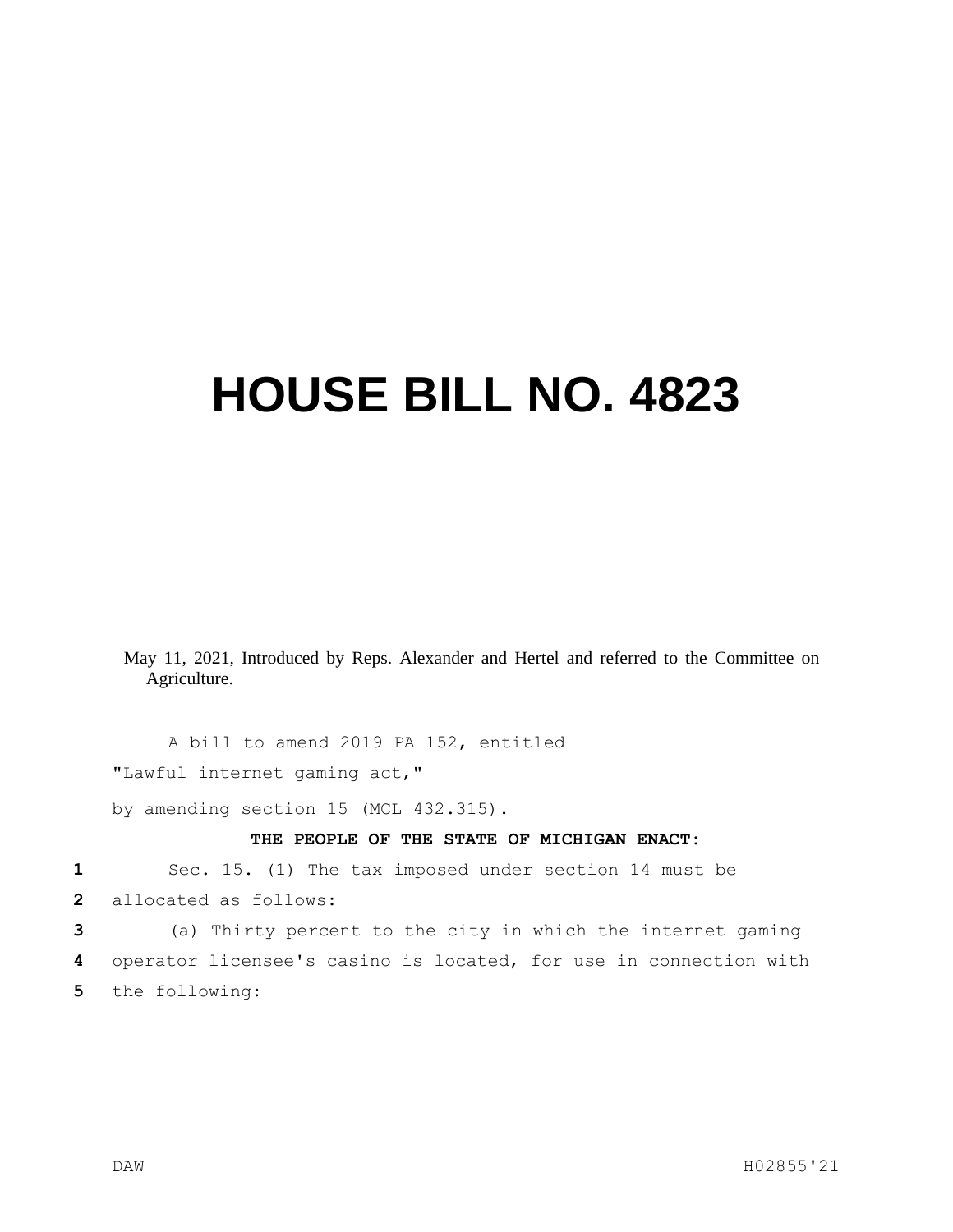(*i*) The hiring, training, and deployment of street patrol officers in that city.

 (*ii*) Neighborhood development programs designed to create jobs in that city with a focus on blighted neighborhoods.

 (*iii*) Public safety programs such as emergency medical services, fire department programs, and street lighting in that city.

 (*iv*) Anti-gang and youth development programs in that city. (*v*) Other programs that are designed to contribute to the improvement of the quality of life in that city.

 (*vi*) Relief to the taxpayers of the city from 1 or more taxes or fees imposed by the city.

(*vii*) The costs of capital improvements in that city.

(*viii*) Road repairs and improvements in that city.

 (b) Sixty-five percent to this state to be deposited in the fund.

 (c) Five percent to the Michigan agriculture equine industry development fund created under section 20 of the horse racing law of 1995, 1995 PA 279, MCL 431.320. However, if the 5% allocated under this subdivision to the Michigan agriculture equine industry development fund created under section 20 of the horse racing law of 1995, 1995 PA 279, MCL 431.320, exceeds \$3,000,000.00 in a fiscal year, the amount in excess of \$3,000,000.00 must be allocated and deposited in the fund created under section 16. (2) By September 30, 2020 and each September 30 after that date, if the combined amount of money received in the preceding city fiscal year by the city in which the internet gaming operator's casino is located from money allocated under subsection (1)(a), from the wagering tax allocated under section 12 of the Michigan Gaming Control and Revenue Act, 1996 IL 1, MCL 432.212,